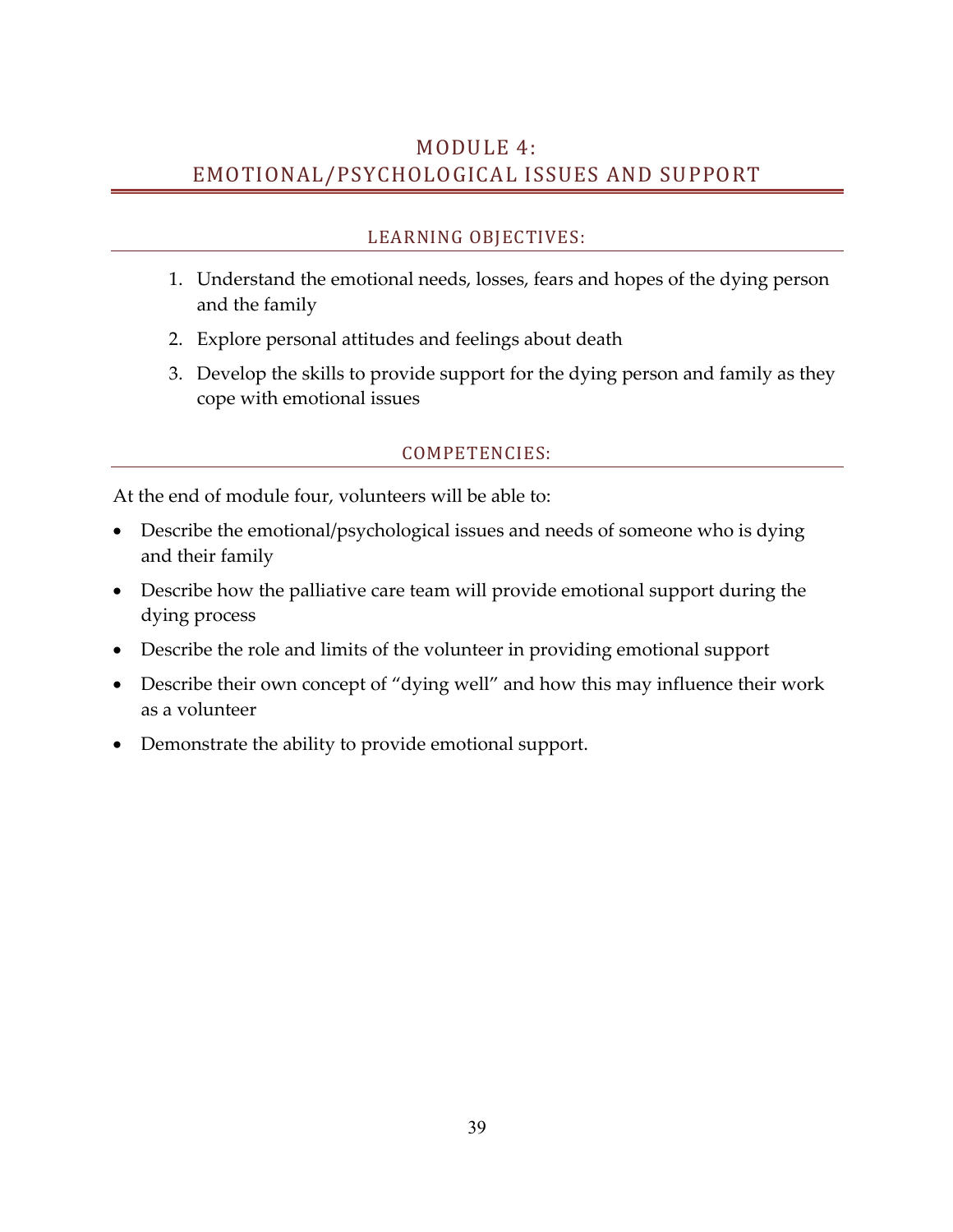## 1. WHAT IS A GOOD DEATH?

Dying is a very intimate, personal experience.

Each person will have his or her own definition of "dying well" that will be affected by his or her personality, gender, culture, ethnicity, and spiritual beliefs.

However, most people believe that dying well includes:

• being pain free

"Death and dying bring out the best in some people and the worst in others. Most people muddle along, coping as best they can. As volunteers we can help with the latter." Gallasch, 1996

- having a sense of choice and control over what happens in their lives (including who is present and shares the end) while gradually relinquishing the responsibility for their care to significant others
- maintaining their dignity and privacy
- having access to emotional and spiritual support
- resolving long-standing conflicts
- satisfying final wishes
- having time to say good-bye
- being able to leave when it is time to go and not have life prolonged.

#### 2. THE EMOTIONAL/PSYCHOLOGICAL NEEDS OF THE DYING PERSON

Each person diagnosed with a life threatening or terminal illness will have a unique emotional reaction to impending death – and unique needs, losses, fears and hopes. To help someone who is dying, it's important to understand his or her needs and concerns – and to remember that it's not the volunteer's role to "fix" the person, the family or the problems, but just to be there and listen.

Here are some common emotional needs of people who are dying – and steps the volunteer can take to provide emotional support.

A life-limiting illness is frightening. It affects relationships, lifestyles and the individual's sense of who they are. If we are to offer support … we need to understand the fear as well as the various illnesses and treatments. Gallasch, 1996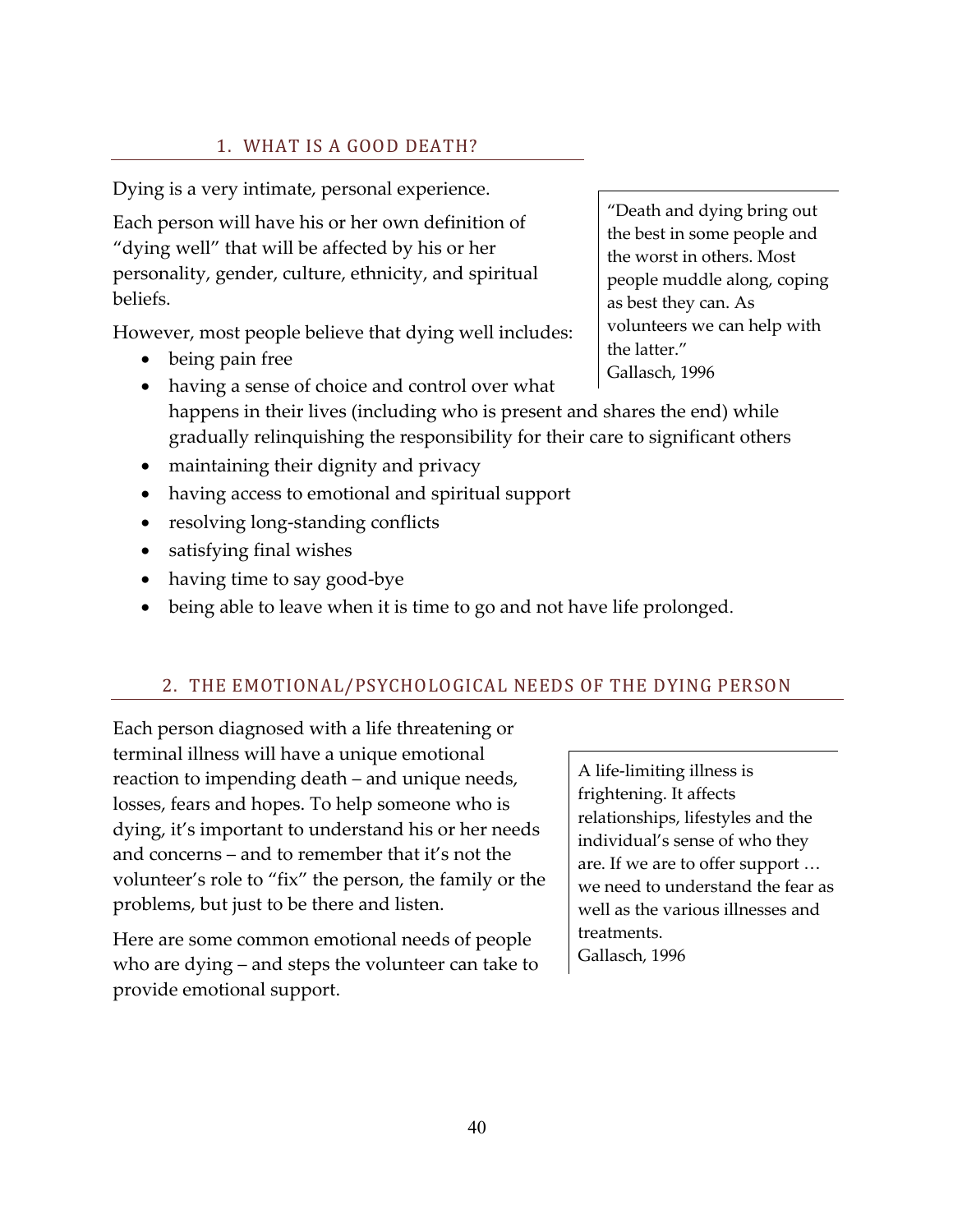| A Dying Person's Emotions/Emotional<br><b>Needs</b>                                                                                                                                                                                                                                                                           | The Support a Volunteer Can<br>Provide                                                                                                                                                  |
|-------------------------------------------------------------------------------------------------------------------------------------------------------------------------------------------------------------------------------------------------------------------------------------------------------------------------------|-----------------------------------------------------------------------------------------------------------------------------------------------------------------------------------------|
| Fear of pain: Fear of pain is the main concern<br>of many people nearing end of life. Pain<br>creates anxiety in the dying person and family<br>members.                                                                                                                                                                      | Reassure the person that he/she can<br>٠<br>be kept comfortable with<br>medication, massage, cleanliness,<br>exercise (when possible) and diet.                                         |
|                                                                                                                                                                                                                                                                                                                               | Remind the person to report any<br>٠<br>pain to the doctor, nurse or other<br>caregivers, and not try to be brave<br>about it.                                                          |
|                                                                                                                                                                                                                                                                                                                               | Reassure the person and family that<br>٠<br>the final dying is usually painless.<br>It's a common misperception that<br>pain and dying are inseparable, but<br>they rarely go together. |
| Fear of death and other fears. Most people<br>are afraid of death. People need opportunities<br>to express their fears, anxieties and anger-<br>although some people find it easier than<br>others to talk about emotions. Some may want<br>to talk about what it will be like and/or about<br>their concept of an afterlife. | Listen and ask questions.<br>٠                                                                                                                                                          |
|                                                                                                                                                                                                                                                                                                                               | Be sensitive. Ensure that people<br>$\bullet$<br>who talk easily about their fears feel<br>accepted. Be patient and wait for<br>those who find it harder to express<br>their feelings.  |
|                                                                                                                                                                                                                                                                                                                               | Avoid giving advice or forcing your<br>٠<br>views on the person.                                                                                                                        |
|                                                                                                                                                                                                                                                                                                                               | Notice as much as possible about<br>the person's cultural and spiritual<br>beliefs, and how they've handled<br>difficult situations in life before.                                     |
| Need for acceptance, understanding, love,<br>nurturing and intimacy. People who are<br>nearing end of life need to feel loved,<br>nurtured and accepted. They need<br>opportunities to connect with other people<br>and share their thoughts and fears, and to feel<br>understood.                                            | Recognize that it is a privilege when<br>someone shares his or her intimate<br>stories with you.                                                                                        |
|                                                                                                                                                                                                                                                                                                                               | Be deeply respectful of the person.<br>See the other person as an equal.                                                                                                                |
| Loss of independence: A dying person<br>gradually loses the ability to function and<br>look after him or herself, and becomes much<br>more dependent on others. Many people                                                                                                                                                   | Be aware of the person needing help<br>٠<br>with activities such as eating or<br>drinking, and offer assistance in a<br>way that respects the person's                                  |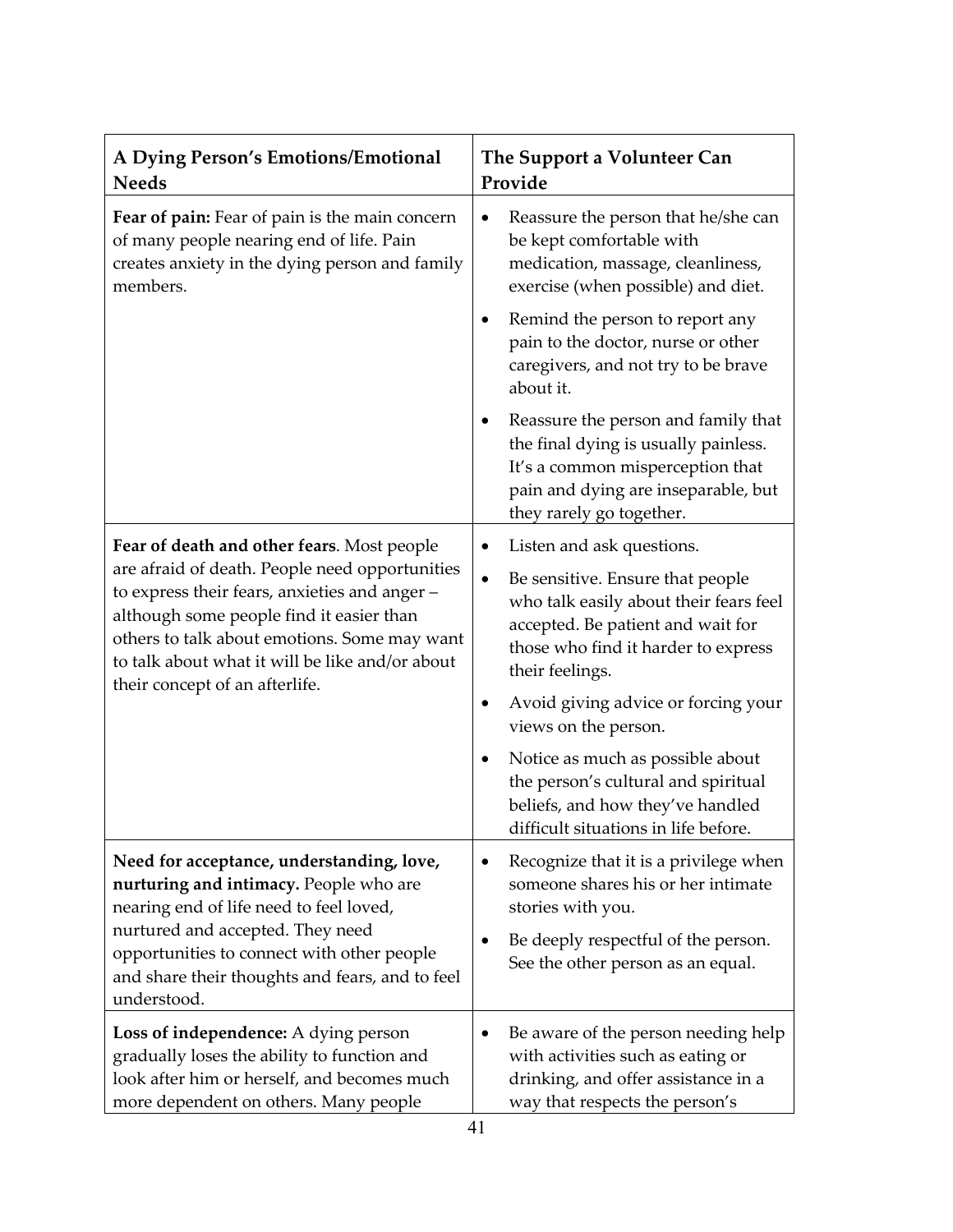| suffer more from the loss of function than<br>they do pain, and find it difficult to let others<br>do things for them - particularly intimate<br>things, such as bathing or cleaning them.                                                                                                                                                                                                                                                                                                                                                                                                                                                                                                   | dignity and reduces their feeling of<br>dependence or being a burden on<br>others.                                                                                                                                                                                                                                                                                                                                                                                                                                                                     |
|----------------------------------------------------------------------------------------------------------------------------------------------------------------------------------------------------------------------------------------------------------------------------------------------------------------------------------------------------------------------------------------------------------------------------------------------------------------------------------------------------------------------------------------------------------------------------------------------------------------------------------------------------------------------------------------------|--------------------------------------------------------------------------------------------------------------------------------------------------------------------------------------------------------------------------------------------------------------------------------------------------------------------------------------------------------------------------------------------------------------------------------------------------------------------------------------------------------------------------------------------------------|
| Concern about physical appearance:<br>Someone who is dying may feel repulsive,<br>freaky, dirty or unclean. They may be<br>mourning the loss of their physical<br>appearance and feel unattractive or<br>unlovable.                                                                                                                                                                                                                                                                                                                                                                                                                                                                          | Touch can provide comfort and<br>٠<br>reassurance, and help reduce the<br>feeling of isolation or being alone.<br>Ask permission to touch the person<br>if and when appropriate.<br>Put an arm around them, hold their<br>hand, give them a hug or wipe<br>away their tears. Touch can often<br>mean more than words.                                                                                                                                                                                                                                  |
| A need to connect with others or set things<br>right. As people grow closer to death, they<br>want to be able to express their love to the<br>people closest to them and they often want to<br>set things right - seek or offer forgiveness or<br>deal with any regrets.<br>Loneliness and isolation. As people get<br>closer to death, they may have fewer visitors<br>and less contact with the health care<br>providers they saw often when they were<br>receiving curative treatment. They may fear<br>being left alone or going to sleep in case they<br>die alone. This fear can have a profound<br>relationship to pain: many people report more<br>intense pain when they are alone. | It is not necessary to engage in long<br>٠<br>conversations with someone who is<br>dying.<br>Being present is often all people<br>$\bullet$<br>need to let them know they are not<br>being abandoned.<br>Avoid giving advice or false hopes,<br>$\bullet$<br>or trying to fix the person or his/her<br>problems.<br>Think about the kind of support<br>٠<br>you like to receive when you face a<br>crisis.<br>Ask yourself: How did I feel? What<br>did I want? What response did I<br>most appreciate? What did I do?<br>How did others best help me? |
| Lost dreams. Some people experience sadness<br>over failed expectations in their lives - the<br>things they didn't get to do with their family<br>or friends or in their careers.                                                                                                                                                                                                                                                                                                                                                                                                                                                                                                            |                                                                                                                                                                                                                                                                                                                                                                                                                                                                                                                                                        |
| Anticipatory grief. Some people actively<br>grieve that they will no longer be alive - that<br>life is ending earlier than they expected or<br>wanted - that they are leaving family and<br>friends with whom they have shared their<br>lives. As they experience their own grief they<br>may remember the many family and friends                                                                                                                                                                                                                                                                                                                                                           |                                                                                                                                                                                                                                                                                                                                                                                                                                                                                                                                                        |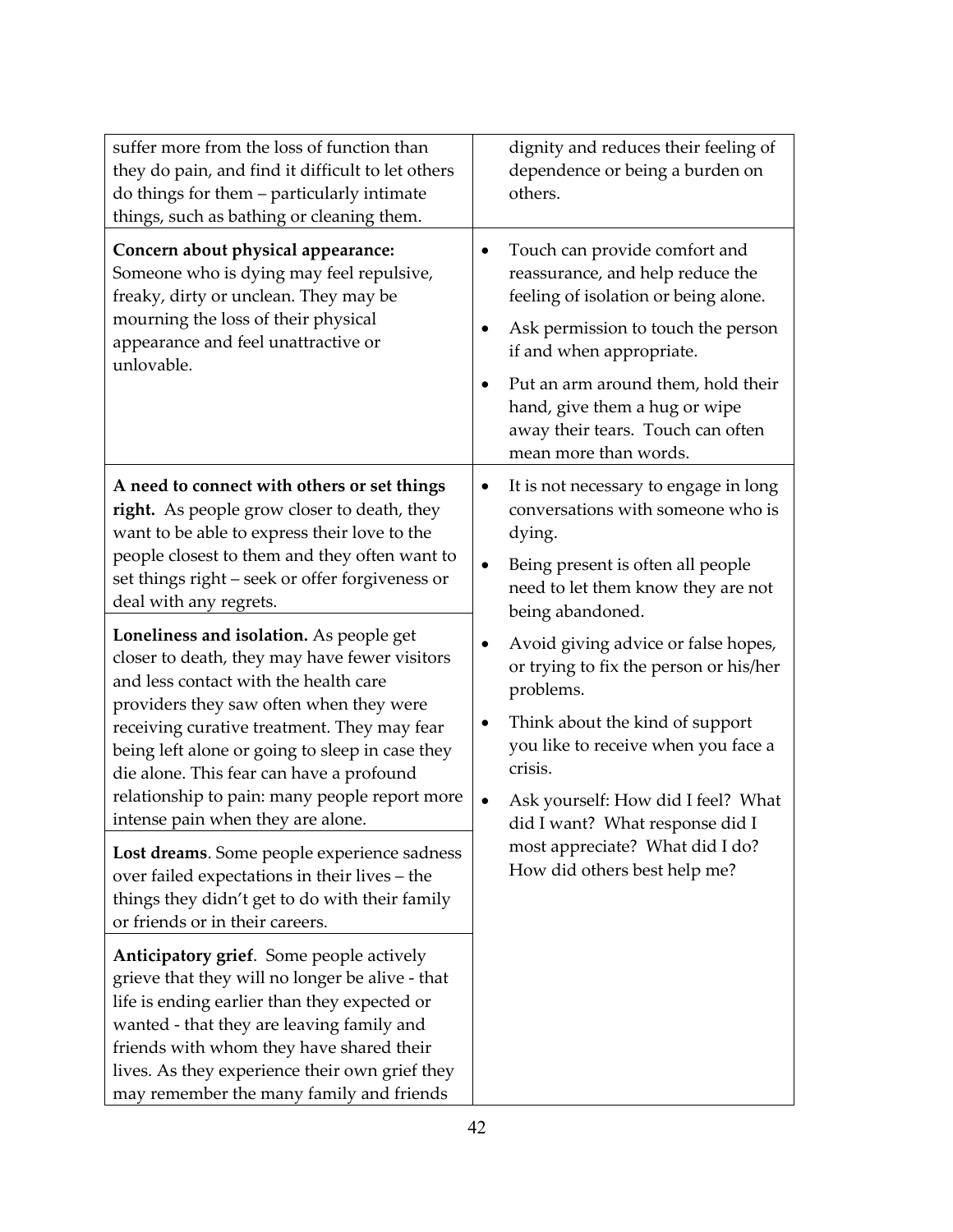| who have died before them – which can                                                 |                                                                |
|---------------------------------------------------------------------------------------|----------------------------------------------------------------|
| intensify their sense of grief and loss.                                              |                                                                |
| Concern about the future of their loved ones.                                         |                                                                |
| A dying person may be able to talk calmly                                             |                                                                |
| about his or her own illness and impending                                            |                                                                |
| death, but become very distressed when                                                |                                                                |
| talking about his or her family. Who will take                                        |                                                                |
| my place in looking after my family? People                                           |                                                                |
| are often concerned for their future of their                                         |                                                                |
| loved ones and the impact that their death                                            |                                                                |
| will have.                                                                            |                                                                |
| Concern about their wills or funeral. Some<br>people may be concerned about making or | Listen but do not give advice or try<br>to solve any problems. |
| changing their will – or ensuring that people                                         |                                                                |
| they know are given something of theirs to                                            | Put them in touch with the                                     |
| remember them by. Some will want to be                                                | appropriate support people                                     |
| involved in their funeral planning.                                                   |                                                                |

## 3. THE VOLUNTEER'S ROLE IN EMOTIONAL SUPPORT

People who are dying and their families need:

- Empathy the feeling that someone understands their experience.
- Permission to express their thoughts or feelings, to be afraid or angry or withdrawn.
- Individuality to be treated as a person, to be asked about their needs and to not have people make assumptions about how they feel.
- Advocacy someone to speak on his or her behalf if necessary and advocate for their needs.
- Truth an accurate diagnosis and facts about their care and prognosis.
- Time to integrate their experience and have their questions answered.

To provide effective emotional support, the volunteer must:

- be in tune with his or her own feelings and emotions about death and dying
- give people the freedom to express what they need to express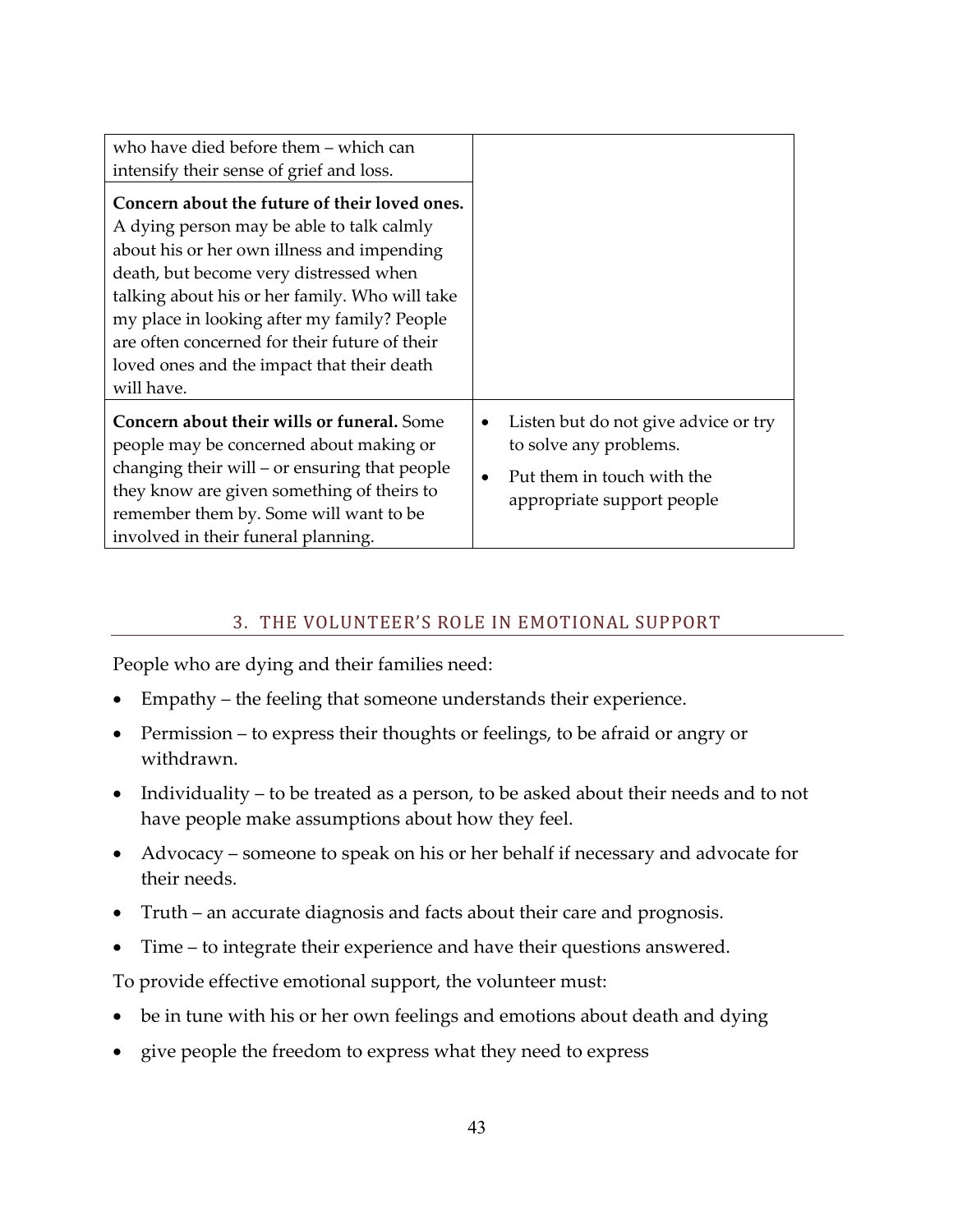- be sensitive to people with special needs, such as people who been in abusive relationships or who are estranged from their families
- acknowledge their sense of loss
- give people the time they need to come to terms with their fears and confusion.

#### WHEN TO ASK FOR HELP?

In the process of being with and listening to someone who is dying, volunteers may learn that the person is dealing with emotional or other issues that are beyond their skills. For example, volunteers should consult with their supervisor if a dying person reveals:

- a history of domestic violence
- a history of substance abuse, including alcohol
- that he or she wants to die and is planning how to do it (i.e. suicide, euthanasia)
- signs of spiritual anger or distress (e.g. lashing out).

Volunteers are not social workers and are not authorized to offer therapy. Whenever volunteers feel uneasy with the family dynamic or the emotions the dying person is expressing, they should talk to their supervisor who can ensure the person and family receive professional help from other qualified team members.

# 4. THE VOLUNTEER'S ATTITUDES AND BELIEFS ABOUT DEATH AND DYING

What are your beliefs and attitudes towards death and dying? Do you see death as an ending or a new beginning? Is it sad or inevitable or both? Is it a tragedy or a fact of life?

Like the person who is dying, your attitude toward death and dying will depend on your beliefs and practices, your values and experiences. It's important to think about your own emotions about death, and how they may affect your reaction to the person's way of coping with the emotional issues of death and dying.

To help you understand how you feel and think about death, answer the questions on the next pages. Then discuss and reflect on your answers with your trainer and/or volunteer coordinator.